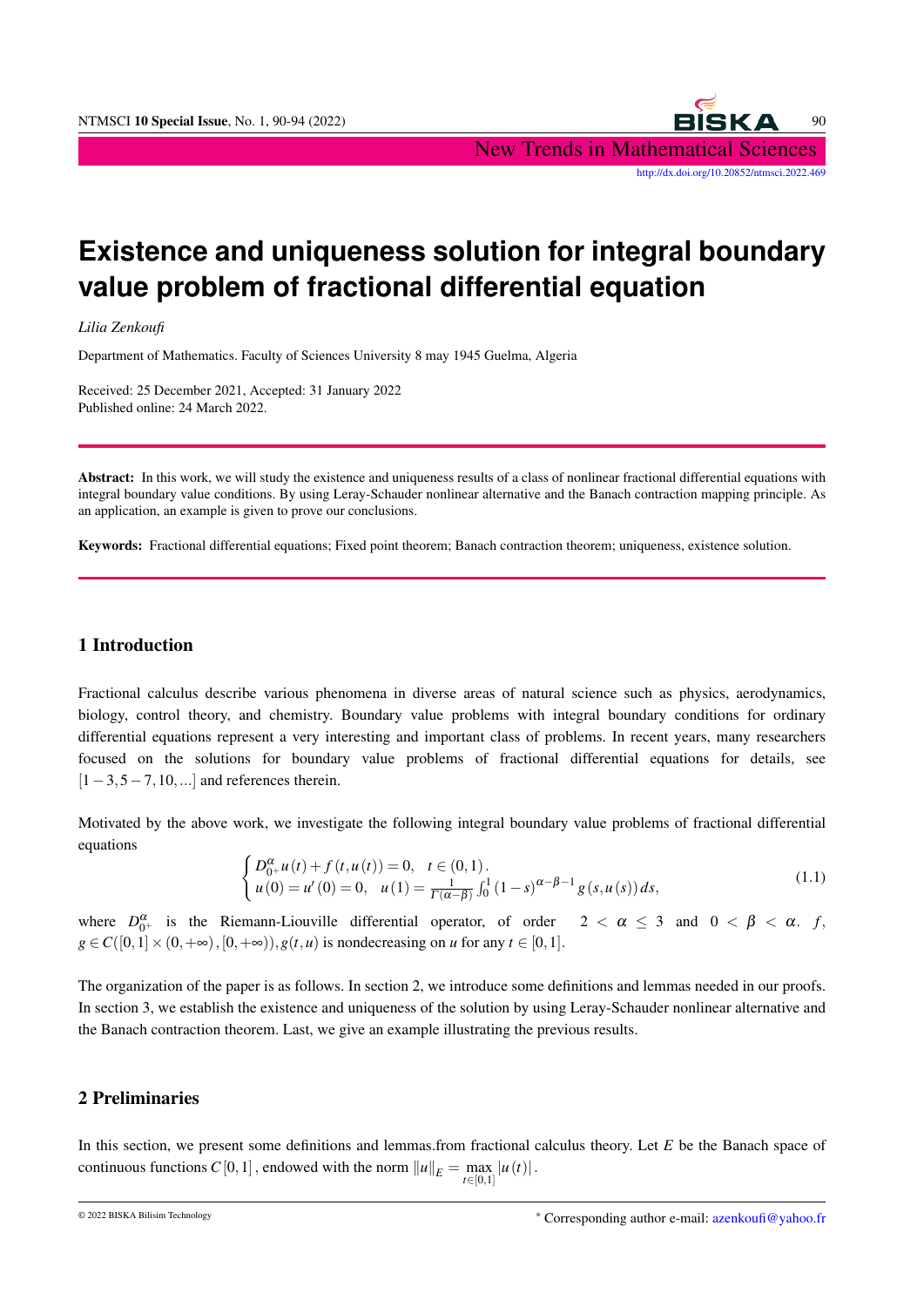Definition 1. [8]*The fractional integral*

$$
I_{0^+}^{\alpha}f(t) = \frac{1}{\Gamma(\alpha)} \int_0^t \frac{f(s)}{(t-s)^{1-\alpha}} ds,
$$

*where*  $\alpha > 0$ , *is called Riemann-Liouville fractional integral of order*  $\alpha$  *of a function*  $f : (0, +\infty) \to \mathbb{R}$  *and*  $\Gamma(.)$  *is the gamma function.*

**Definition 2.** [8] *The Riemann-Liouville fractional derivative of order*  $\alpha > 0$ , *of a continuous function*  $f : (0, +\infty) \to \mathbb{R}$  *is given by*

$$
D_{0+}^{\alpha}f(t) = \frac{1}{\Gamma(n-\alpha)} \left(\frac{d}{dt}\right)^n \int_0^t (t-s)^{n-\alpha+1} f(s) ds.
$$

 $\Gamma$  (.) *is the gamma function, provided that the right side is point-wise defined on*  $(0, +\infty)$  *and*  $n = [\alpha] + 1$ ,  $[\alpha]$  *stands for the integer less than* α.

**Lemma 1.** [9] *Let*  $\alpha, \beta > 0$ ,  $f \in L(0,1)$ , *then* 

$$
I_{0^+}^{\alpha}I_{0^+}^{\beta}f(t) = I_{0^+}^{\alpha+\beta}f(t).
$$

**Lemma 2.** [4] Let  $\alpha > 0$ ,  $f \in L^1([a,b],\mathbb{R}^N)$  and  $I^{n-\alpha} f \in AC^n([a,b],\mathbb{R}^N)$ , then

$$
I^{\alpha}(D^{\alpha} f(t)) = f(t) - \sum_{j=1}^{n} \frac{f_{n-\alpha}^{(n-j)}(a)}{\Gamma(\alpha - j + 1)} t^{\alpha - j},
$$

*almost everywhere on* [ $a$ , $b$ ], *where n is the smallest integer greater than or equal to*  $\alpha$ .

Lemma 3. [9] *If*  $\alpha, \beta > 0$ , *then* 

$$
I^{\alpha}t^{\beta-1} = \frac{\Gamma(\beta)}{\Gamma(\beta+\alpha)}t^{\beta+\alpha-1}.
$$

*Now, we give solution of an auxiliary problem.*

**Lemma 4.** Let  $y \in L^1[0,1]$ , the unique solution of the fractional boundary value problem

$$
\begin{cases}\nD_{0+}^{\alpha}u(t) + y(t) = 0, \quad t \in (0,1). \\
u(0) = u'(0) = 0, \quad u(1) = \frac{1}{\Gamma(\alpha-\beta)} \int_0^1 (1-s)^{\alpha-\beta-1} g(s, u(s)) ds,\n\end{cases} \tag{2.0}
$$

*is given by*

$$
u(t) = \frac{1}{\Gamma(\alpha)} \int_0^1 G(t,s) y(t) ds + \frac{1}{\Gamma(\alpha - \beta)} \int_0^1 H(t,s) g(s, u(s)) ds,
$$
\n(2.1)

*where*

$$
G(t,s) = \begin{cases} t^{\alpha-1} (1-s)^{\alpha-1} - (t-s)^{\alpha-1}, & 0 \le s \le t \le 1, \\ t^{\alpha-1} (1-s)^{\alpha-1}, & 0 \le t \le s \le 1. \end{cases}
$$
(2.2)

$$
H(t,s) = t^{\alpha - 1} (1 - s)^{\alpha - \beta - 1}, \ t, s \in [0, 1]
$$

*Proof.* We can see that,  $u(t) = -I_0^{\alpha} y(t) + C_1 t^{\alpha-1} + C_2 t^{\alpha-2} + C_3 t^{\alpha-3}$ . From  $u(0) = u'(0) = 0$  and, from  $u(1) = \frac{1}{\Gamma(\alpha-\beta)} \int_0^1 (1-s)^{\alpha-\beta-1} g(s, u(s)) ds$ , we deduce that

$$
u(t) = \frac{1}{\Gamma(\alpha)} \int_0^t -(t-s)^{\alpha-1} y(t) \, ds + \frac{1}{\Gamma(\alpha)} \int_0^1 t^{\alpha-1} (1-s)^{\alpha-1} y(t) \, ds
$$

© 2022 BISKA Bilisim Technology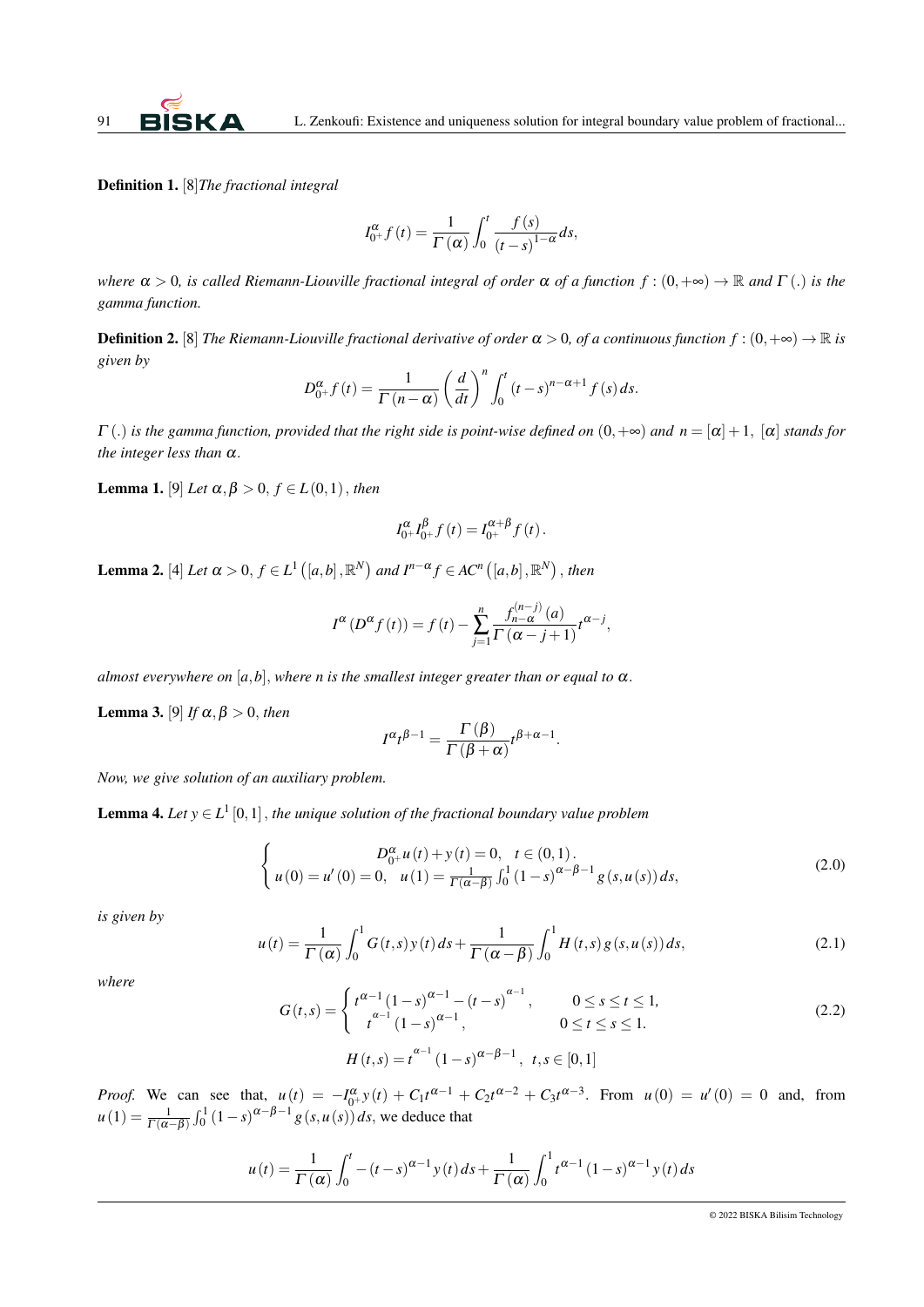$$
+\frac{1}{\Gamma\left(\alpha-\beta\right)}\int_{0}^{t}t^{\alpha-1}\left(1-s\right)^{\alpha-\beta-1}g\left(s,u\left(s\right)\right)ds.
$$

And, that is equivalente to

$$
u(t) = \frac{1}{\Gamma(\alpha)} \int_0^1 G(t,s) y(t) ds + \frac{1}{\Gamma(\alpha-\beta)} \int_0^1 H(t,s) g(s, u(s)) ds.
$$

Lemma 5. [7] *The function G*(*t*,*s*) *defined by* (2.2) *satisfies the following properties*

(*i*)  $G(t,s) > 0$  *and*  $G(t,s) \in C([0,1] \times [0,1], \mathbb{R}_+).$  $(iii)$  max  $G(t,s) = G_1(s)$ *t*∈[0,1]  $(iii)$  *If t*,  $s \in [\tau, 1]$ ,  $\tau > 0$ , *then* 

$$
\tau^{\alpha-1}G_1(s) \le G(t,s) \le \frac{1}{\tau}G_1(s), \text{ where } G_1(s) = s(1-s)^{\alpha-1}.
$$

To use the fixed point theorem, according to *Lemma* 6, we define the operator *T* as

$$
Tu(t) = \frac{1}{\Gamma(\alpha)} \int_0^1 G(t,s) f(s, u(s)) ds + \frac{1}{\Gamma(\alpha - \beta)} \int_0^1 H(t,s) g(s, u(s)) ds.
$$
 (2.3)

**Lemma 6.** [7] *The operator*  $T : E \longrightarrow E$ , *is completely continuous.* 

#### 3 Existence and uniqueness results

In this section, we prove the existence and uniqueness solution for the boundary value problem (1.1) by Leray-Schauder nonlinear alternative and the Banach contraction mapping principle.

**Theorem 1.** Assume that there exists  $L_1, L_2 > 0$  such that

$$
|f(t, u)-f(t, v)| \leq L_1 \|u-v\|, \quad |g(t, u)-g(t, v)| \leq L_2 \|u-v\|, \quad \forall u, v \in \mathbb{R}_+, t \in [0, 1],
$$

*and if*

$$
C = \frac{1}{\tau} \left( \frac{L_1}{\Gamma(\alpha)} + \frac{L_2}{\Gamma(\alpha - \beta)} \right) \int_0^1 G_1(s) \, ds < 1, \quad \tau \in [0, 1].
$$

*Then the boundary value broblem* (1.1), *has a unique solution in E*

*Proof.* We have,

$$
|Tu(t) - Tv(t)| \leq \frac{1}{\Gamma(\alpha)} \int_0^1 G(t,s) |f(s, u(s)) - f(s, v(s))| ds + \frac{1}{\Gamma(\alpha - \beta)} \int_0^1 H(t,s) |g(s, u(s)) - g(s, v(s))| ds.
$$

Obviously, we have

$$
||Tu-Tv||E \leq C ||u-v||E.
$$

Then *T* is a contraction mapping. Therefore, by the Banach contraction mapping principle, it has a unique fixed point which is the unique solution of the boundary value broblem  $(1.1)$ .

We will employ the following Leray-Schauder nonlinear alternative [7].

Lemma 7. *Let F be Banach space and* Ω *be a bounded open subset of F,* 0 ∈ Ω*. T* : Ω → *F be a completely continuous operator. Then, either there exists*  $x \in \partial \Omega$ ,  $\lambda > 1$  *such that*  $T(x) = \lambda x$ , *or there exists a fixed point*  $x^* \in \overline{\Omega}$ 

<sup>© 2022</sup> BISKA Bilisim Technology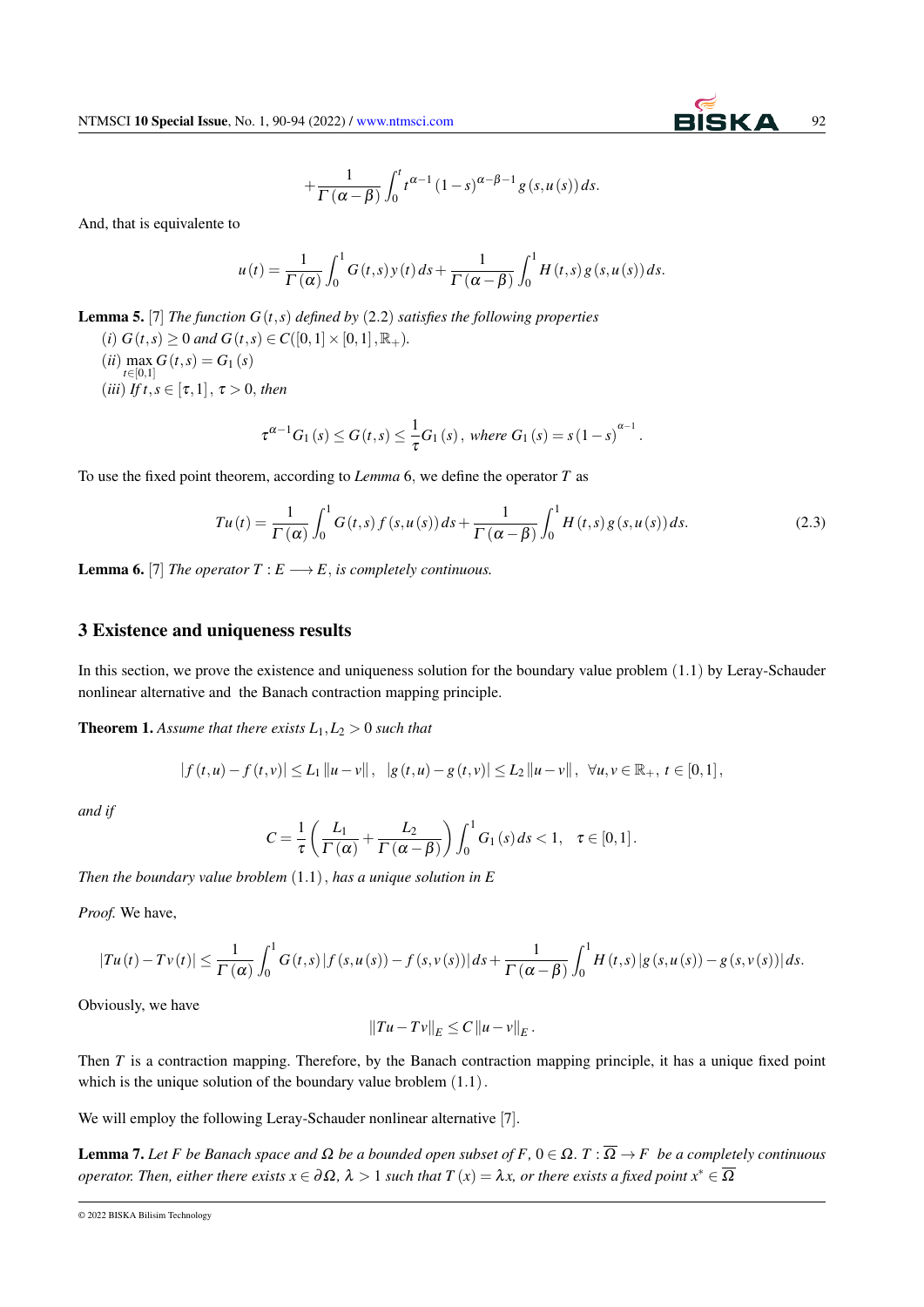**Theorem 2.** We assume that  $f(t,0) \neq 0$ , there exists a constant M, such that  $f(t,u)$ ,  $g(t,u) \leq M$ , for some  $u \in \mathbb{R}_+$ ,  $t \in [0,1]$  *and there exists m* > 0 *such that,*  $\frac{M}{\tau} \left( \frac{1}{\Gamma(\alpha)} + \frac{1}{\Gamma(\alpha-\beta)} \right) \int_0^1 G_1(s) ds < m$ .

*Then the fractional boundary value problem*  $(1.1)$  *has at least one nontrivial solution*  $u^* \in E$ .

*Proof.* Let  $\Omega = \{u \in E : ||u||_E < m\}$ . We assume that  $u \in \partial \Omega$ ,  $\lambda > 1$  such that  $Tu = \lambda u$ , then,  $\lambda m = \lambda ||u||_E = ||Tu||_E = ||Tu||_E$  $\max_{t \in [0,1]} |Tu(t)|$ , we have

$$
||Tu||_{\infty} \leq \frac{1}{\Gamma(\alpha)} \int_0^1 G(t,s) f(s,u(s)) ds + \frac{1}{\Gamma(\alpha-\beta)} \int_0^1 H(t,s) g(s,u(s)) ds.
$$

So, we can obtain,  $||Tu||_E \le \frac{M}{\tau}$  $\frac{M}{\tau} \left( \frac{1}{\Gamma(\alpha)} + \frac{1}{\Gamma(\alpha - \beta)} \right) \int_0^1 G_1(s) ds$  and we have,  $\lambda m = \lambda \left\| u \right\|_E = \left\| T u \right\|_E \leq \frac{M}{\tau}$  $\frac{M}{\tau}\left(\frac{1}{\Gamma(\alpha)}+\frac{1}{\Gamma(\alpha-\beta)}\right)\int_0^1 G_1(s)ds\leq m.$  Consequently  $\lambda < 1$ . This contradicts  $\lambda > 1$ . By applying *Lemma* 10, *T* has a fixed point  $u^* \in \overline{\Omega}$  and then the fractional boundary value broblem  $(1.1)$ , has a nontrivial solution  $u^* \in E$ . The proof is complete.

Example 1. Consider the following fractional boundary value problem

$$
\begin{cases}\nD_{0+}^{\frac{7}{2}}u(t) + \frac{t^2}{a}u(t) = 0, \ 0 < t < 1, \\
u(0) = u'(0) = 0, \ u(1) = \frac{1}{\Gamma(2)} \int_0^1 (1-s) \left(1 + \frac{u(s)}{b}\right) ds.\n\end{cases} \tag{P_1}
$$

Let  $\alpha = \frac{7}{2}, \beta = \frac{3}{2}, \text{and } f(t, u(t)) = \frac{t^2}{a}$  $\frac{d^2}{a^2}u(t)$ ,  $g(t,u(t)) = 1 + \frac{u(t)}{b}$ *b* , *a*,*b* > 0. Then ,| *f* (*t*,*u*)− *f* (*t*, *v*)| ≤ *t* 2  $\frac{t^2}{a}$  || $u - v$ ||,  $|g(t, u) - g(t, v)| \leq \frac{1}{b} ||u - v||$ ,  $\forall u, v \in \mathbb{R}_+$ ,  $t \in [0, 1]$ , and  $C = \frac{1}{\tau} \left( \frac{L_1}{\Gamma(\alpha)} + \frac{L_2}{\Gamma(\alpha - \beta)} \right) \int_0^1 G_1(s) ds < 1$ ,  $\tau \in [0, 1]$ . Hence, by *Theorem* 9, the boundary value problem  $(P_1)$  has a unique solution in *E*.

### Competing interests

The authors declare that they have no competing interests.

## Authors' contributions

All authors have contributed to all parts of the article. All authors read and approved the final manuscript.

## References

- [1] R. P. Agarwal, M. Benchohra, S. Hamani, Servey on existence results for boundary value problems of nonlinear fractional equations and inclusions, Acta Appl. Math. 1095 (2010) 973-1033..
- [2] Ch. S. Goodrich, Existence of a positive solution to a class of fractional differential equations, Appl. Math. Lett. 23 (2010), 1050–1055.
- [3] D. J. Guo and V. Lakshmikantham, Nonlinear Problems in Abstract Cones, Vol. 5 of Notes and Reports in Mathematics in Science and Engineering, Academic Press, USA, 1988.
- [4] Kilbas, A., Srivastava, H., Trujillo, J.: Theory and Applications of Fractional Differential Equations. Elsevier, The Netherlands (2006)
- [5] S. Liang and J. Zhang, Existence and uniqueness of positive solutions to m-point boundary value problemfor nonlinear fractional differential equation, Journal of Applied Mathematics and Computing 38(1) (2012), 225-241.